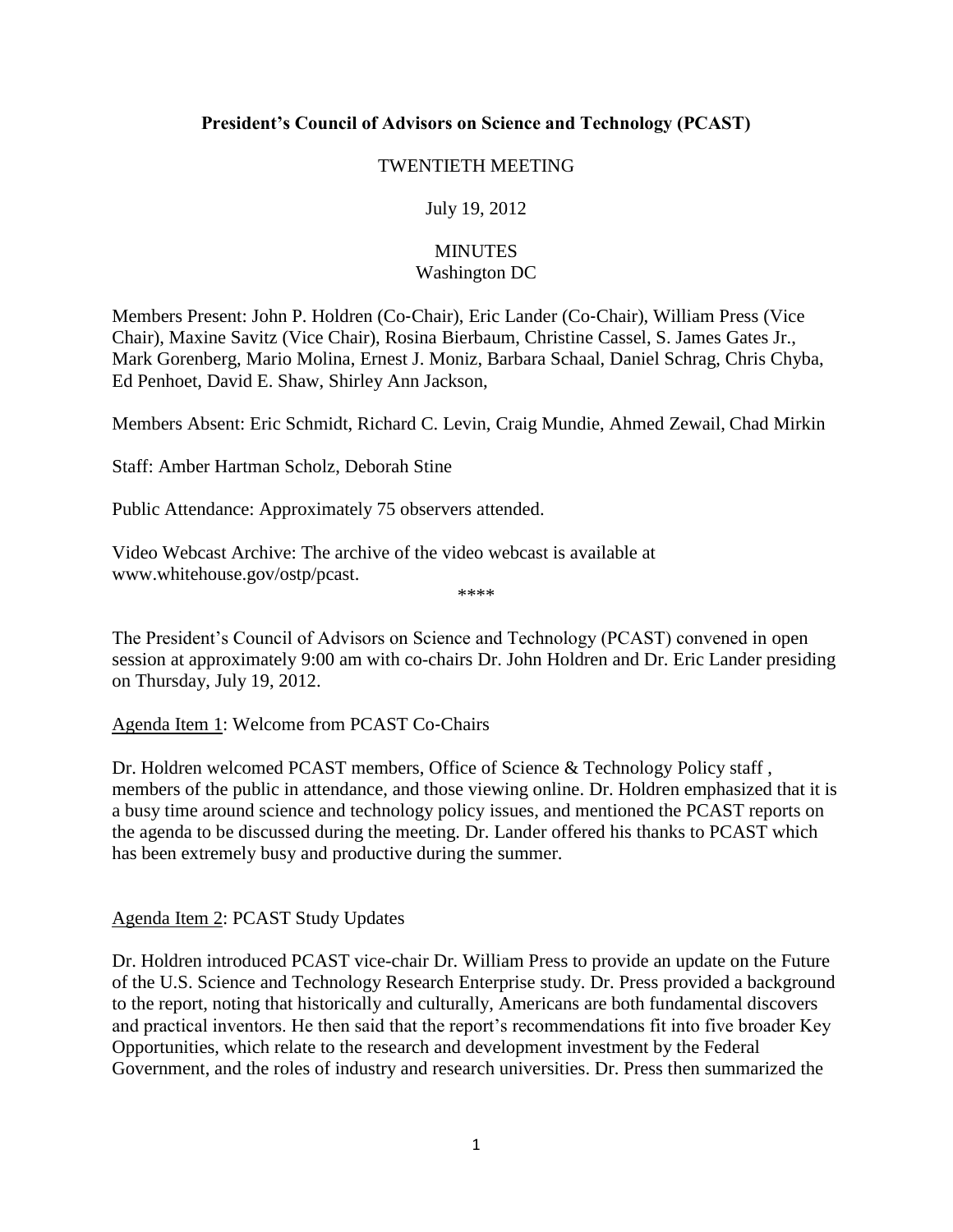report recommendations stemming from each Key Opportunityand noted that other advisory groups' reports had made similar recommendations.

PCAST members asked about R&D tax credits and employment opportunities for graduate students and young scientists. After general discussion of the report, a motion was made and seconded to approve the report pending editorial revisions. PCAST approved the report by a unanimous vote.

Dr. Holdren then introduced PCAST members Dr. Barbara Schaal and Dr. Daniel Schrag to provide an update on the study Agricultural Preparedness and U.S. Agricultural Research.

Dr. Schrag provided an overview of the major emerging challenges to agriculture including the current drought that is heavily impacting the Midwestern states. Dr. Schaal then illustrated funding sources and types of agricultural research, and the types of crops most funded by the public sector. Dr. Schrag and Dr. Schaal then summarized the report's main findings and recommendations covering research, workforce, infrastructure, public-private partnerships, commercialization and tech transfer, and implementation.

After the presentation, PCAST members asked about public-private partnerships, environmental issues, STEM (science, technology, engineering, and mathematics) education, investment and commercialization, and surveillance and assessment methods. Following general discussion of the report, a motion was made and seconded to approve the report pending editorial revisions. PCAST then approved the report by a unanimous vote.

Agenda Item 3: An Assessment and Outlook for Nuclear Physics

Dr. Holdren then introduced Dr. Stuart Freedman, professor of experimental atomic nuclear and particle physics, and char in experimental physics at the University of California, Berkeley.

Dr. Freedman provided an overview of the fourth and recently released Decadal Review of Nuclear Physics by the National Academies. After summarizing the process and purpose of the report, he discussed the different national accelerator facilities in the United States. He then outlined the categories of fields of study within nuclear physics, as well as the major accomplishments in nuclear physics during the past decade, accompanied by some of the data and results from those studies. Dr. Freedman ended by presenting the report's recommendations for the coming decade, including ones regarding the portfolio of nuclear science projects, and the improvement and construction of national nuclear physics facilities.

PCAST members inquired about the trajectory of the budget, the operations and maintenance of nuclear physics facilities, the long range plan, international collaboration, the tension between funding facilities and researchers, and applications of nuclear physics.

Agenda Item 4: The White House Neuroscience Initiative and Advances in Neuroscience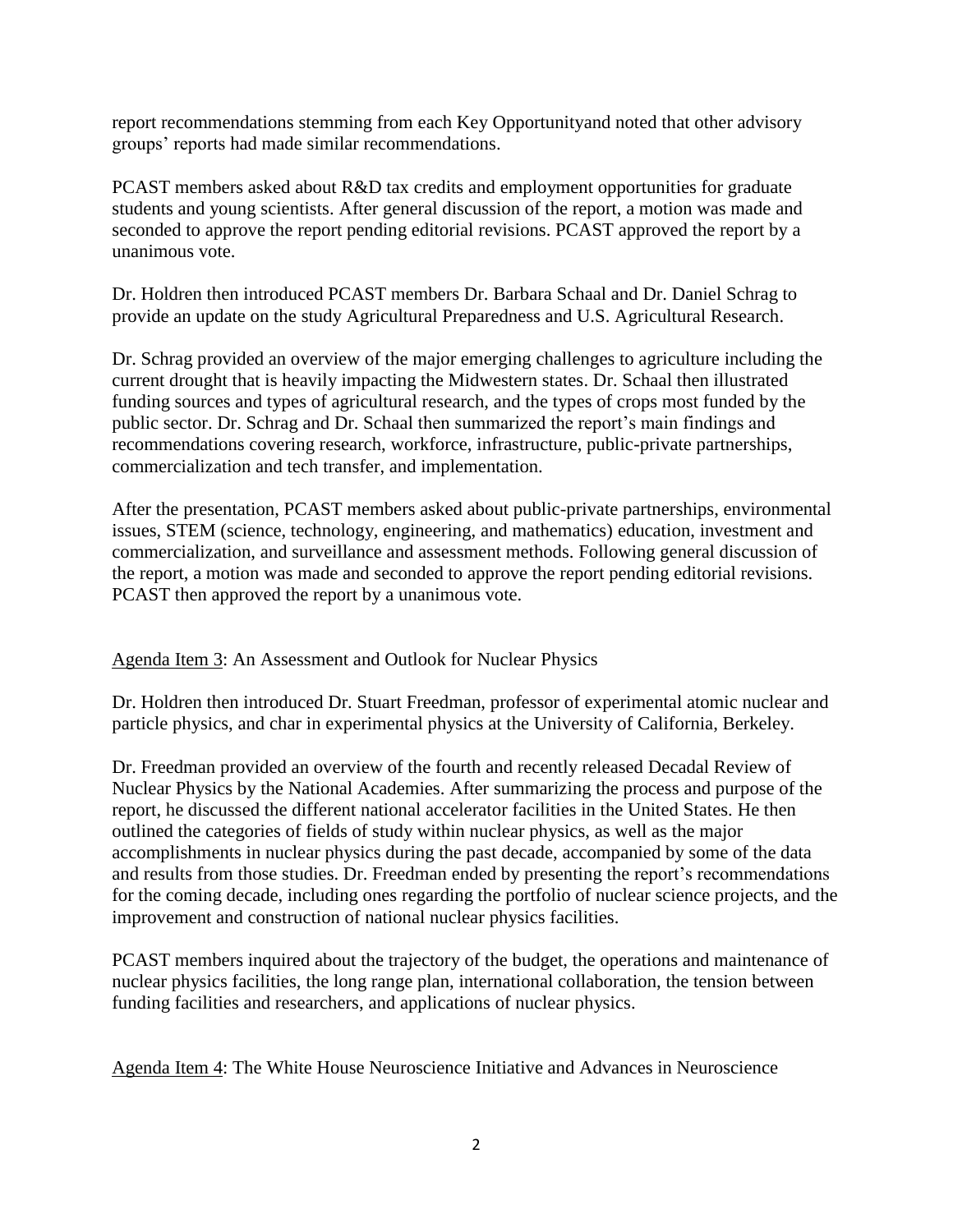Dr. Holdren introduced Dr. Philip Rubin, the first of three speakers, the principal assistant director for science at the Office of Science and Technology Policy. He also introduced Dr. William Mobley, professor and chair of the Department of Neuroscience at University of California, San Diego, and Dr. R. Jacob Vogelstein, program manager for applied neuroscience in the Johns Hopkins University Applied Physics Lab.

Dr. Rubin provided a brief overview of the new White House Neuroscience Initiative, announcing the National Science and Technology Council's Interagency Working Group on Neuroscience. He indicated the Working Group will coordinate activities in neuroscience research across the Federal Government. Dr. Rubin then provided an overview of the key neuroscience research areas within the Initiative.

Dr. Vogelstein spoke about research and clinical testing at Johns Hopkins University in the field of neuroprosthetics. He described the challenges of creating a prosthetic hand, including problems of feedback and control. Dr. Vogelstein then provided examples of how neurosciencebased technologies can create more fully integrated prostheses.

Dr. Mobley then made a presentation about the state of neuroscience. He summarized the past twenty years of research advances, provided an overview of the general body of knowledge in the neuroscience community, and described the future of neuroscience research.

PCAST members asked the panel questions about data collection, data sharing, and creating a dialogue with the public. Each panelist then provided short closing remarks.

Agenda Item 5: Public Comment One member of the public provided comments to PCAST in person. The following individuals provided oral comment:

*Link Hoewing, Assistant Vice Preisdent, Internet and Technology Policy, Verizon*

\*\*\*\*

Dr. Holdren adjourned the meeting at approximately 12:30 pm.

Respectfully Submitted:

Sleprah D. Stive

Deborah D. Stine Executive Director President's Council of Advisors on Science and Technology

Approved: